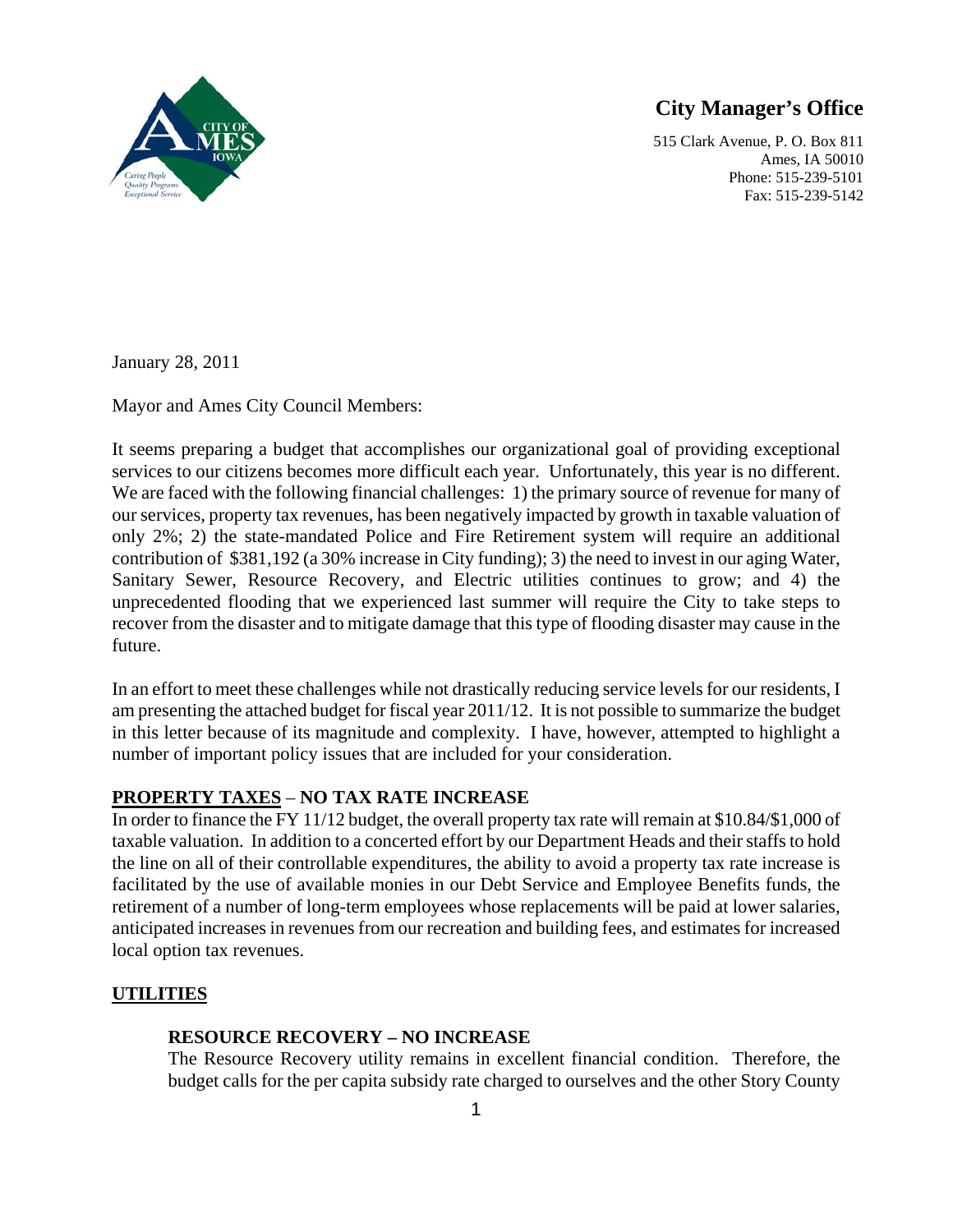communities that are partners in this operation to remain at \$10.50. Our portion of this support will be \$423,475 in FY 11/12. In addition, the tipping fee charged to our local garbage haulers will remain at \$52.75 per ton. Maintaining both of these charges will benefit our residents.

A major initiative in this utility is a partnership with Electric Services to explore ways to convert refuse derived fuel (RDF) into some other form (gas or bio-fuel) that could prove more financially advantageous to the Resource Recovery operations and less costly to Electric Services.

#### **WATER - 8% INCREASE**

Last year we estimated that three consecutive double-digit rate increases would be required to generate sufficient revenue to cover the debt needed to finance a new 15 MGD Water Treatment Plant. In order to mitigate this impact on our customers, the operating budget request is flat compared to the prior year's adopted level, thereby allowing us to reduce our rate increase in FY 11/12 to 8%.

## **STORM SEWER - 15% INCREASE**

The staff has been working with the City Council over the past months to develop a new structure for the Storm Sewer Utility fee that is based on impervious area rather than on a per meter charge. However, in addition to the fee restructuring, we emphasized to the City Council that 15% more revenue is being sought in FY 11/12. This increased funding is needed in this utility in order to match federal mitigation funds and, hopefully, to begin correcting the various flooding situations that occurred in various neighborhoods in August 2010.

#### **SANITARY SEWER - 10% INCREASE**

Here again, the staff has emphasized the need for three consecutive years of rate increases to incorporate a new disinfection system into our treatment process, to expand the bio-solids storage facility, and to construct other costly capital improvements that will be required as part of our new operating permit from the Iowa Department of Natural Resources.

The FY 11/12 budget reflects a rate increase of 10% rather than the 9% projected last year. The reason for this higher than projected increase is due to the fact that the new CIP has advanced the evaluation of the sanitary sewer collection system and introduced a new longrange Water Pollution Control facility analysis so that we can determine the most costeffective projects to meet the requirements of our State operating permit.

The staff in this utility worked equally hard to hold down operating expenditures. As a result of their efforts, the expenditures in FY 11/12 are actually 2.5% less than the prior year adopted level.

#### **ELECTRIC - NO INCREASE**

Last year we indicated that smaller rate increases (5%) might be needed in FY 12/13 and FY 13/14 to finance the numerous projects listed in the CIP to maintain our electric power plant and distribution system. Hence, no rate increase was projected in FY 11/12. However,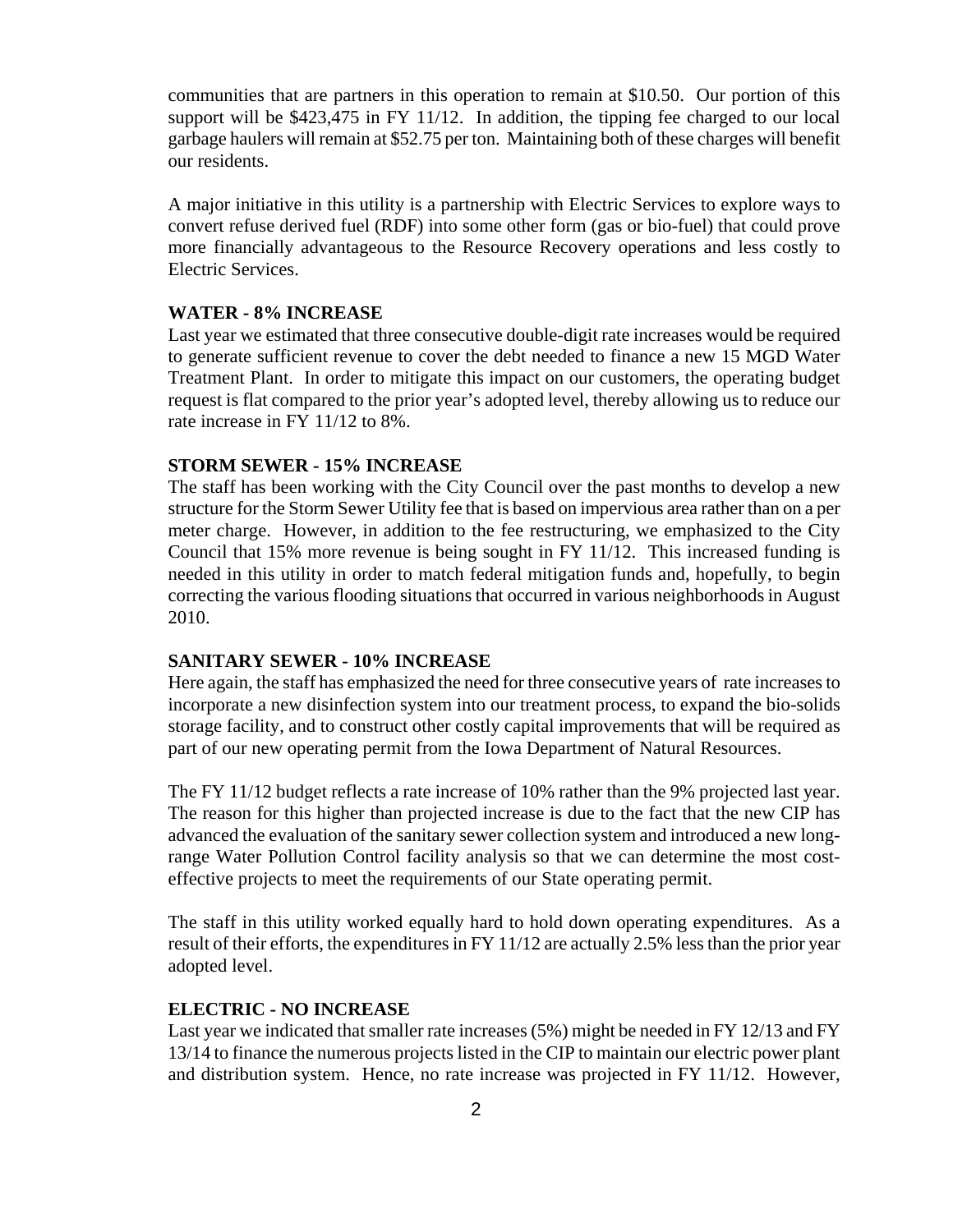electric cost-of-service and rate studies will be conducted in FY 10/11 to make sure there is no cross-subsidization among customer classes. The result of these studies could necessitate a rate restructuring that may not generate additional total revenue to the utility, but would impact certain customer classes differently.

The staff in Electric Services has done its part to keep operating expenses as low as possible with an operating budget that includes expenditures of only 2.8% over the previous year's adopted level.

### **PUBLIC WORKS ENGINEERING**

I have consistently explored the most cost-effective means to deliver our city services. Many times this is accomplished by contracting out services. This has been true for design services for our numerous capital improvements. However, I have noticed that our cost for this type of consulting service has not decreased, even though you might imagine that design firms would be hungry for work during the downturn in the economy.

The Public Works CIP includes twenty-one public improvement projects totaling \$16,219,000 in FY 11/12. We have estimated that a new Civil Engineer position would be able to handle a number of these projects internally. Based on our most recent cost for outside design services (over 10% per project) compared to the cost of a new position (\$80,000), the City could expect to save hundreds of thousands of dollars with this new position. Therefore, an additional FTE has been added to the Public Works Engineering program.

### **BUILDING SAFETY**

#### **RENTAL HOUSING INSPECTION**

The City Council has invested a significant amount of time in discussing the specific revisions to the Rental Housing Code. However, what has been overlooked in these discussions were the concerns that were raised by rental property owners back in 2008 about the lack of timeliness in accomplishing inspections, providing follow-up letters summarizing inspection findings, and issuing Letters of Compliance.

Since FY 01/02 the number of rental units has increased from 9,410 to 11,915 in FY 10/11, with an additional 400 rental units planned for completion next year. What makes this workload so challenging is the fact that we have to accommodate this ever-increasing number of rental units with only one full-time inspector, one-half FTE for clerical support, and the equivalent of one-half FTE in temporary inspection salaries. Consequently, we now find ourselves with a six-to-nine month backlog.

In order to reduce this backlog in inspections, an additional full-time Rental Housing Inspector (along with the elimination of temporary inspection salaries) and a ½ FTE increase in a clerical support position have been added to the FY 11/12 budget. With these personnel additions, the rental inspection fees will increase an additional \$3.38 per unit in FY 11/12. If the City Council can not support the increase in personnel to ensure compliance with our current service level goal, then it is recommended that reconsideration be given to the threeyear inspection cycle. Without additional personnel to support this service, it appears the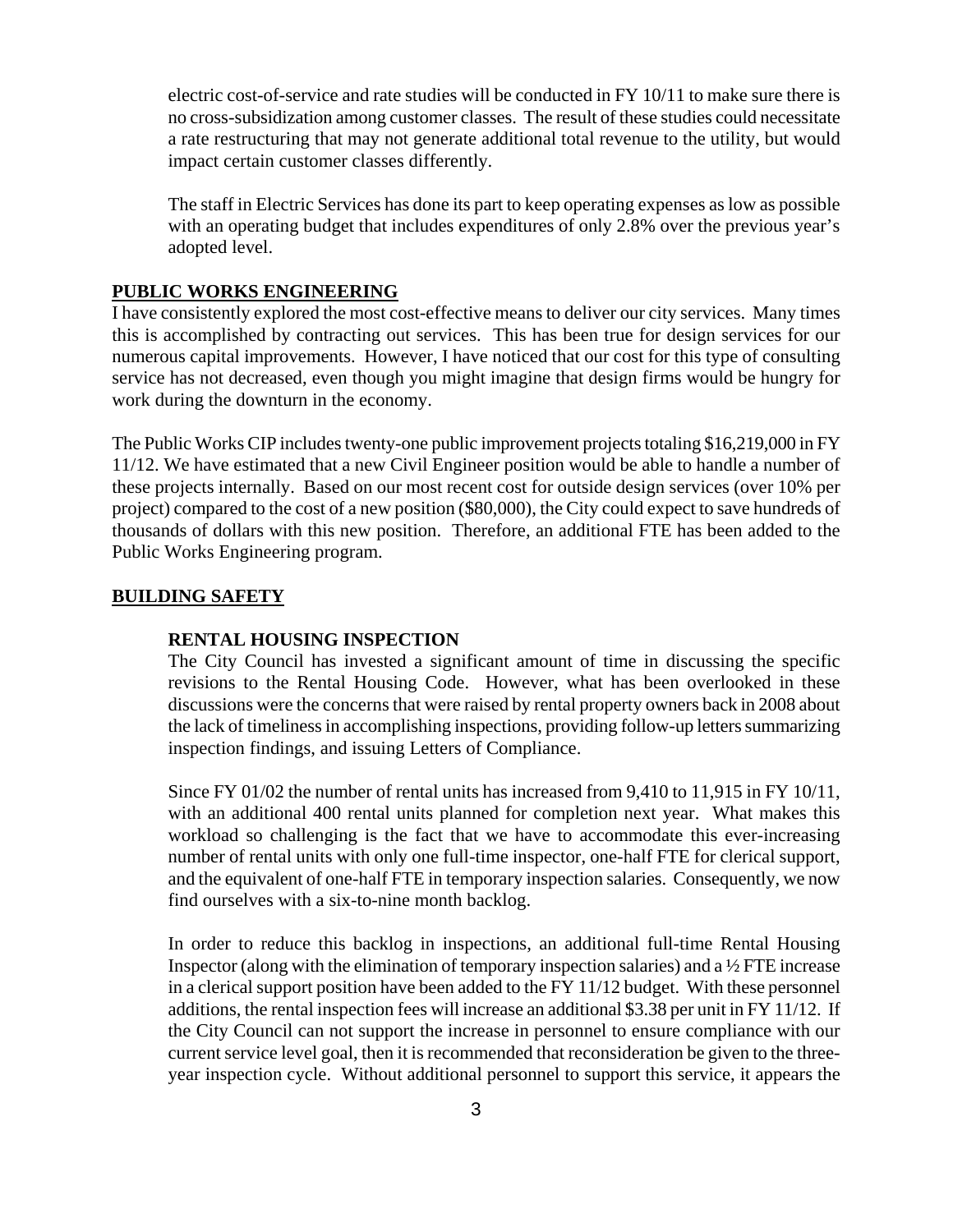inspection cycle will need to be extended to at least five years. However, from a staffing standpoint, such an extension would likely lead to significantly more complaints that will also need follow-up.

# **BUILDING CODE INSPECTION**

Each year it is our goal to generate enough building code inspection fees to cover the cost of our inspection operations. Due to the stagnating building environment, we have subsidized this service even though two inspection position vacancies were not funded in FY 10/11. With the economy showing signs of improvement, the FY 11/12 budget for inspection related expenses will exceed revenue by only \$29,306 even after one inspection position is again held open and a 4% increase in inspections fees is implemented. It should be noted that this total is less than the \$100,776 subsidy adopted in FY 10/11.

## **RECREATIONAL OPPORTUNITIES**

As expected, the Furman Aquatic Center was able to generate net revenue in FY 10/11 and is projected to do the same in FY 11/12. The success of this new attraction and the closing of Carr Pool have allowed us to decrease the amount of General Fund subsidy in the Aquatics program from \$147,000 in FY 08/09 to \$30,000 in FY 11/12. In the future, the City Council may want to consider reserving excess revenue from the Furman Aquatic Center for equipment replacement at the facility.

## **LEASED HOUSING**

Following the direction of the City Council, the FY 11/12 budget anticipates that the City of Ames will no longer be administering the Section 8 Leased Housing program. The staff is preparing a plan to transition the administration of this program to another agency selected by the Department of Housing and Urban Development to provide this service to Ames residents.

It is unfortunate that we have come to this point. However, in order to continue to administer this housing service, a local subsidy of at least \$150,000 per year would be needed. It is apparent from the ever-decreasing amount of federal funds available for administering this program, that it is more cost-effective for housing agencies that manage significantly more vouchers than the City currently has to continue this program for our qualifying residents.

## **AFFORDABLE HOUSING**

Likewise, the county-wide affordable housing partnership came to an end in FY 10/11. After all funds are distributed to the partner cities, nearly \$700,000 will remain available in the City-Wide Affordable Housing Fund for City Council priority projects in the future.

## **COMMUNITY DEVELOPMENT BLOCK GRANT**

In FY 11/12, the staff will focus efforts on three projects (Housing Rehabilitation, Public Improvements, and Homebuyer Assistance) that will assist in accomplishing the City Council goal of strengthening our neighborhoods.

## **RIVER FLOODING**

Since the unprecedented floods of 2010, the City Council has established a goal to mitigate flooding in our community. This goal will require us to analyze this issue from two perspectives: 1) flooding that damaged commercial and industrial areas from the overflow of the Skunk River and Squaw